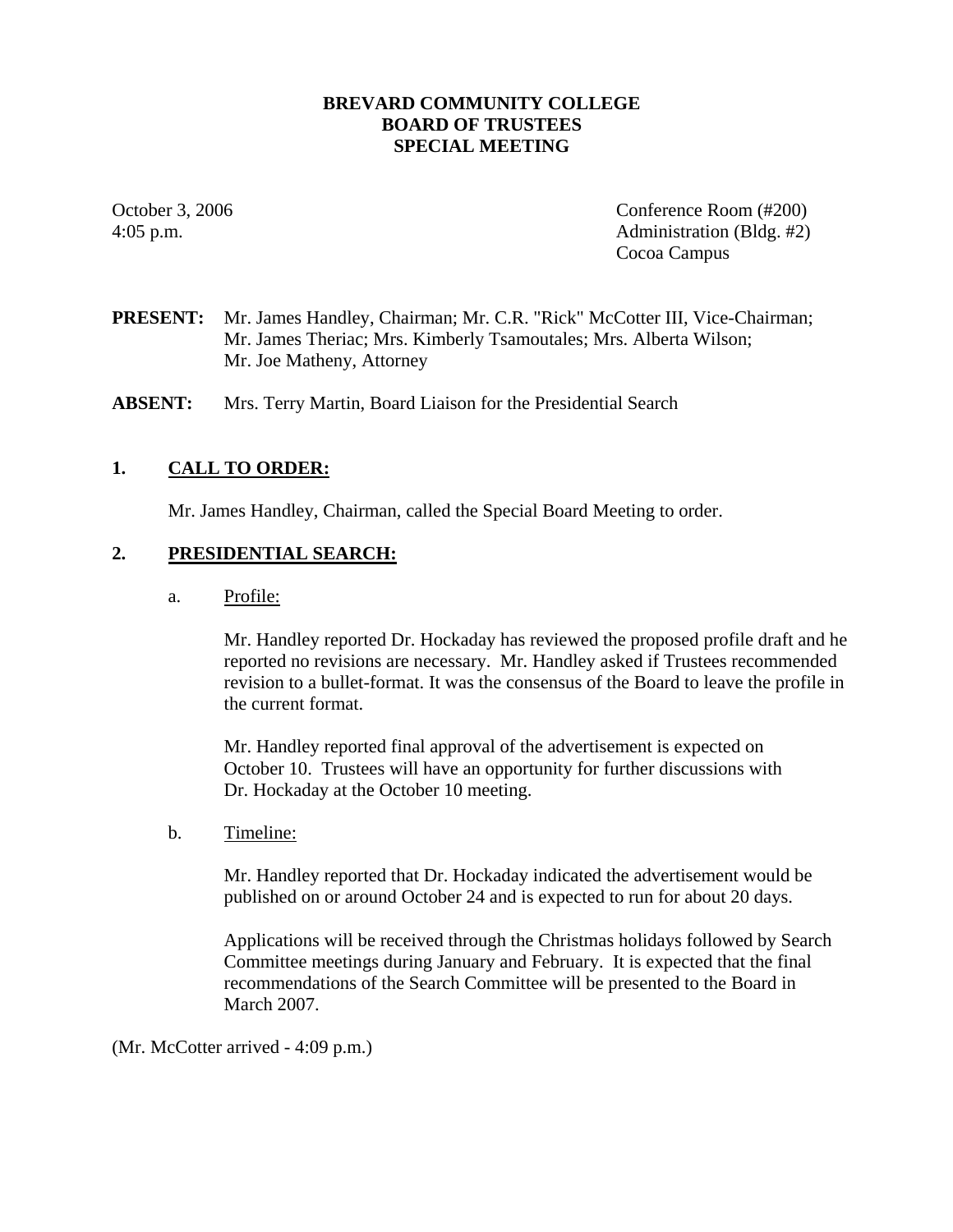# **3. INTERIM PRESIDENT CONTRACT:**

Mr. Handley reported Mr. McCotter requested a special meeting be called to discuss concerns regarding the proposed interim contract.

Mr. McCotter reported he had expressed his position that the interim president would best be filled by an internal employee in order to have a seamless transition without a learning curve; however, it was opinion of the majority of the Board that Dr. Drake serve as interim president. Mr. McCotter stated he felt the recommendation was made as Dr. Drake would not apply nor be eligible to apply for the position. Mr. Theriac reported that Dr. Hockaday recommended against having an in-house person serve as the Interim President, who might also apply for the position, because it would constitute an unfair advantage. Mr. Theriac further reported this concern does not apply to Dr. Drake as he is not in-house; Dr. Hockaday was referring to BCC employees specifically. Mr. Theriac reported if an internal candidate served as Interim it would exclude a potentially qualified employee from applying for the position. Mr. Theriac reported although Dr. Drake does not intend to apply for the position, he should not be excluded from consideration in the event he excels in his job performance and a more fitting candidate is not identified.

Mr. McCotter responded it is his opinion that Dr. Drake should apply and compete for the position if he feels that he is qualified and has any intention of filling the position permanently. Mr. McCotter indicated that he talked with Dr. Hockaday about the situation, and Dr. Hockaday indicated that selecting the Interim President as President would thwart the search process. It was his opinion, candidates might not apply as they might perceive Dr. Drake would have preferential consideration.

Mr. Handley reported Dr. Drake and his attorney rejected the original wording of paragraph 6, feeling it was too restrictive. Mr. Handley reported in his opinion the current wording of paragraph 6 is fine and allows the Board the ability to appoint Dr. Drake should the search prove inadequate. Mr. Handley confirmed Dr. Drake does not want to apply for the position, and intends to return to UCF after a new President is hired. Mr. McCotter maintained that paragraph 6 be changed to prohibit Dr. Drake's appointment as President if he has not competed in the search process.

Mr. Theriac reported it should not be an issue as applications of many qualified candidates for the presidency should be received. Mr. McCotter reported that if the Search Committee identifies four or five finalists, the Board should be committed to hiring one of those finalists as the College has defined a process to select the President, and it would not be ethical if the Board selected someone who did not apply for the position. Mr. McCotter repeated Dr. Drake should apply for the position if he is interested because it is the fair thing to do in consideration of the other applicants. Mr. Theriac stated the Board should err on the side of the College's best interest, and deal with related criticism if necessary.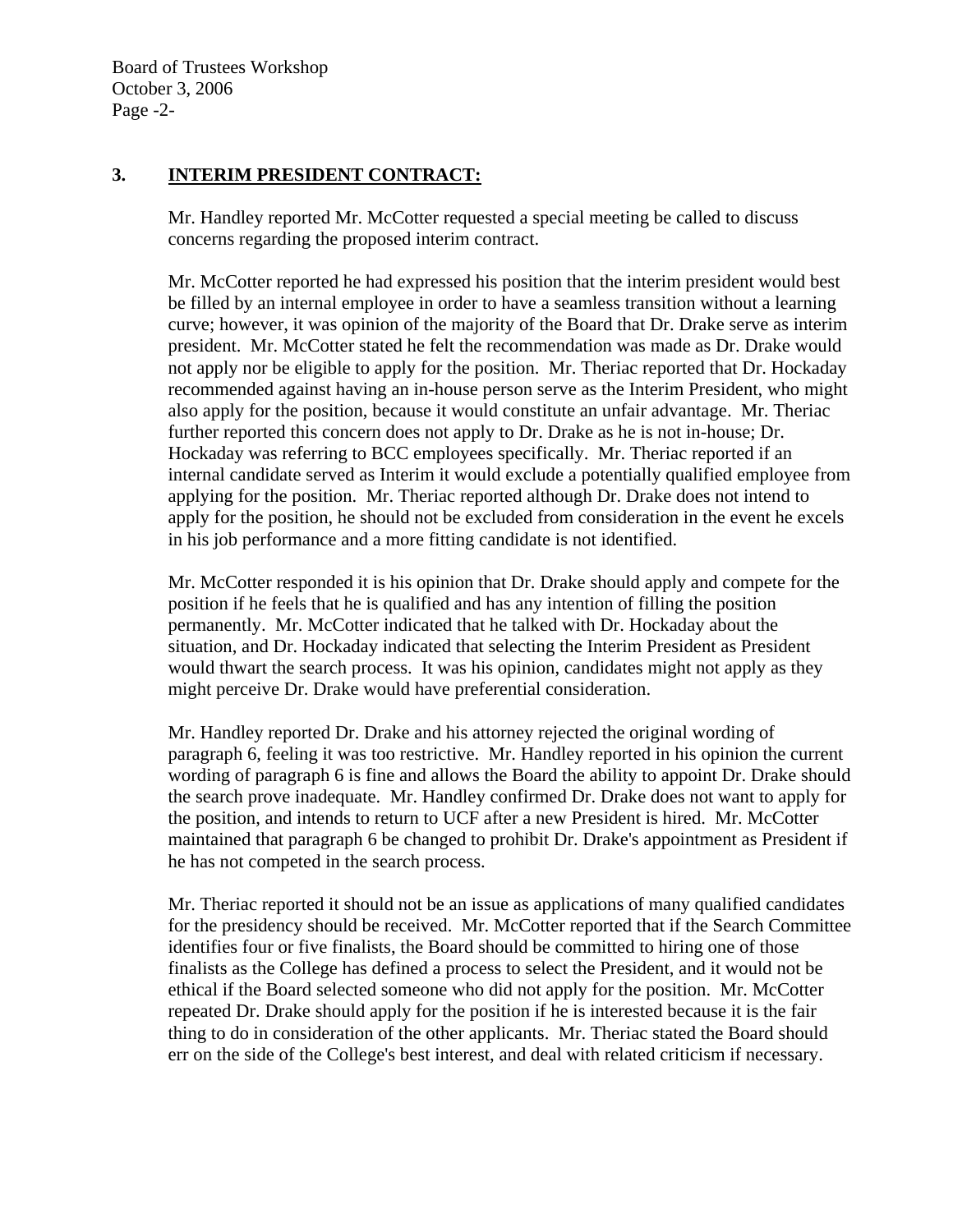Board of Trustees Workshop October 3, 2006 Page -3-

> Following discussion, it was consensus of the majority that the language in the current contract is appropriate.

> > Mr. Theriac moved approval of the contract for Dr. James A. Drake's appointment as the Interim President. Mrs. Wilson seconded the motion.

Mr. Matheny addressed two additional changes that appear in the contract.

- 1. The annual salary was changed from \$141,000 to \$150,000. Mr. Handley reported he erroneously stated Dr. Gamble's salary as \$200,000 in discussions with Dr. Drake's attorney. As a result, he stated Dr. Hockaday's recommended three-quarters of
- 2. Dr. Gamble's current salary is \$150,000.
- 3. Mr. Matheny reported the former policy of the Board of Education allowed a six months' extension; however, this restriction has been removed, so the Board decided upon a one-year contract.

Mr. McCotter confirmed that Mitch Goldman is Dr. Drake's attorney, and does not work in the same firm as Mr. Theriac. It was confirmed that Mr. Theriac does not represent Dr. Drake.

> All those in favor of the motion - Theriac, Handley and Tsamoutales.

The vote was rescinded for further discussion

Mrs. Wilson inquired if the language in paragraph 9 was appropriate regarding Dr. Drake's insurance. Mrs. Wilson felt it would be more appropriate to substitute the language "Dr. Drake and his wife" rather than "eligible family."

Mr. Little suggested that it might be more seamless for Dr. Drake if BCC agrees to pay for continued COBRA coverage under Dr. Drake's current insurance plan with UCF. It was the consensus of the Board that this option might make it easier for him to return to the plan when he returns to UCF after his term as Interim President at BCC. Mr. Handley authorized Mr. Matheny to discuss this with Dr. Drake's attorney and negotiate the provisions in paragraph 9. Mr. Matheny reported if there is disagreement with these changes, another Special Meeting may be required.

> All those in favor of the motion - Theriac, Handley, Tsamoutales, and Wilson; opposed - McCotter. Motion carried 4-1.

#### **4. OTHER BUSINESS:**

Mr. Theriac inquired if another Trustee could attend the Search Committee meeting in his place, if he is unable to attend. Mr. Matheny responded that anyone could attend; however, they would not be eligible to vote.